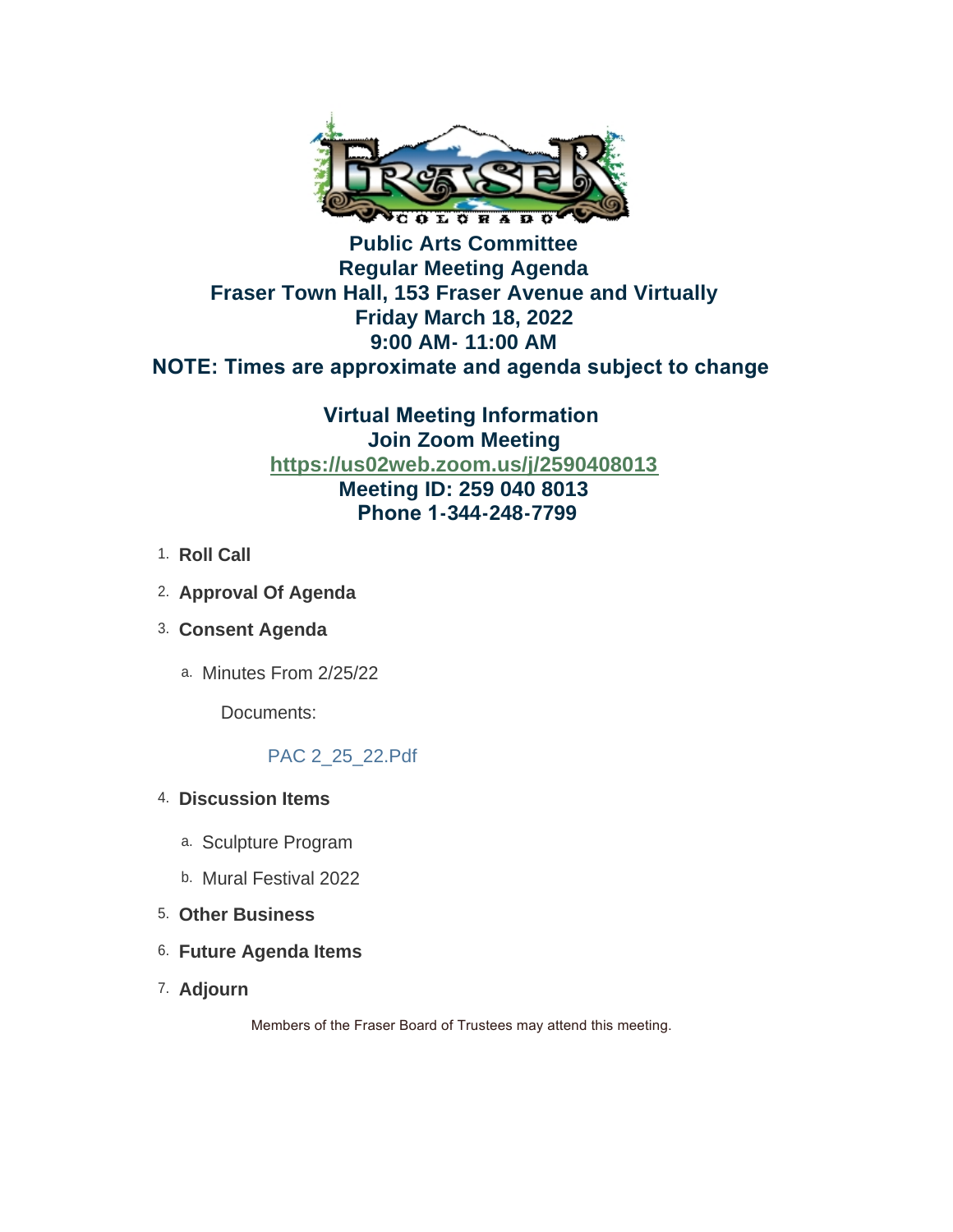#### **PUBLIC ARTS COMMITTEE MINUTES**

| DATE:           | Friday, January 25th, 2022                                                                                         |
|-----------------|--------------------------------------------------------------------------------------------------------------------|
| <b>MEETING:</b> | <b>Public Arts Committee Special Meeting</b>                                                                       |
| <b>PLACE:</b>   | Fraser Town Hall Board Room                                                                                        |
| <b>PRESENT</b>  |                                                                                                                    |
| Board:          | Jerilyn Schuster, Lisa Baird, Steve Fitzgerald, Callie McDermott, Cindy<br>McCoy, Steve Fitzgerald, Kerry Crandall |
| Staff:          | Marketing and Communications Manager, Sarah Wieck                                                                  |

#### **1. Regular Meeting:** Roll Call

Steve called the meeting to order at 9:06 a.m.

# **2. Approval of Agenda:**

Lisa moved, and Tara seconded the **motion** to approve the Agenda. **Motion carried: 7- 0.**

## **3. Consent Agenda:**

Tara moved, and Lisa seconded the **motion** to approve the Agenda. **Motion carried: 7- 0.**

Minutes – January 14th, 2022

### **4. Discussion**

- a. Fire and Ice Recap
	- i. Get fire dept and police a thank you
	- ii. Parade didn't work
	- iii. Potentially serve alcohol
	- iv. 500-800
	- v. Hot chocolate/food vendors
	- vi. More trash cans
	- vii. Groom bigger area